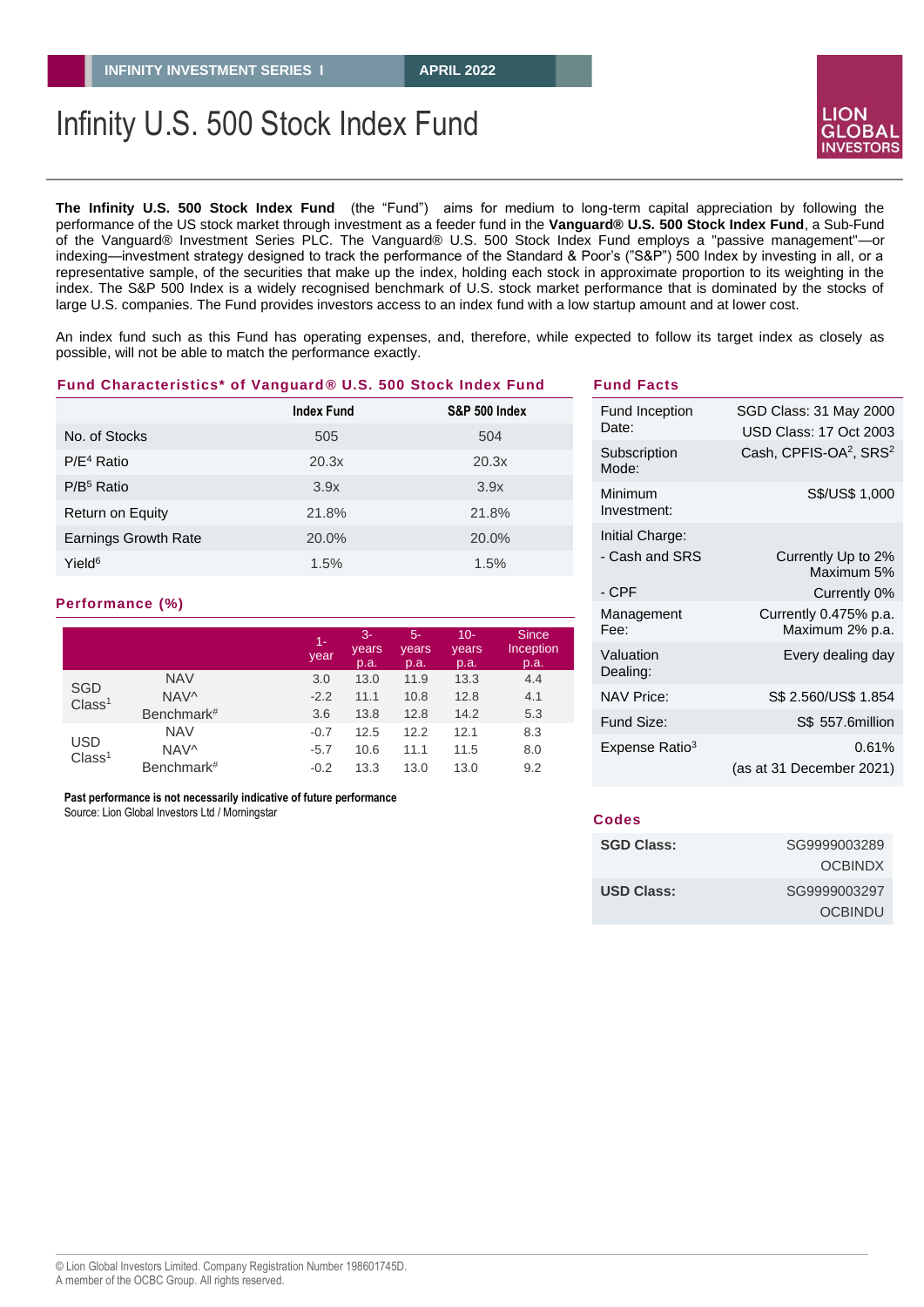

### **Sector Allocation\* (% of NAV) Top 10 Holdings\* (% of NAV)**



| Apple Inc.              | 7.0 |
|-------------------------|-----|
| Microsoft Corp.         | 5.9 |
| Alphabet Inc.           | 3.8 |
| Amazon.com Inc.         | 3.1 |
| Tesla Inc.              | 2.1 |
| Berkshire Hathaway Inc. | 1.7 |
| UnitedHealth Group Inc. | 14  |
| Johnson & Johnson       | 1.4 |
| NVIDIA Corp.            | 1.3 |
| Meta Platforms Inc      | 1.3 |

\* Source: Vanguard® U.S. 500 Stock Index Fund.

Benchmark: S&P 500 Index.(In respective fund's currency)

- ^ NAV: Figures include Initial Charge.
- <sup>1</sup> Returns based on single pricing. Return periods longer than 1 year are annualised. Dividends are reinvested net of all charges payable upon reinvestment and in respective share class currency terms.
- <sup>2</sup>CPFIS Ordinary Account ("CPFIS-OA") and Supplementary Retirement Scheme ("SRS") monies may be used to purchase SGD Class Units only.
- <sup>3</sup> The above Expense Ratio incorporates the Vanguard® U.S.500 Stock Index Fund expense ratio of 0.10%. Note there may also be charges payable by the Fund to Vanguard® U.S.500 Stock Index Fund. Please refer to the prospectus for details.
- <sup>4</sup> P/E Price-Earnings Ratio
- <sup>5</sup> P/B Price-To-Book Ratio
- <sup>6</sup> Past payout yields and payments do not represent future payout yields and payments.

 Distribution of income and net capital gains will be at the Manager's sole discretion in accordance with the deed of trust constituting the Fund. Any distributions will reduce the net asset value of the Fund. The above is based on information available as of 30 April 2022, unless otherwise stated. Securities referenced are not intended as recommendations to buy or sell securities. Opinions and estimates constitute our judgment and along with other portfolio data, are subject to change without notice.

 For further detailed income statistics, please visit www.lionglobalinvestors.com